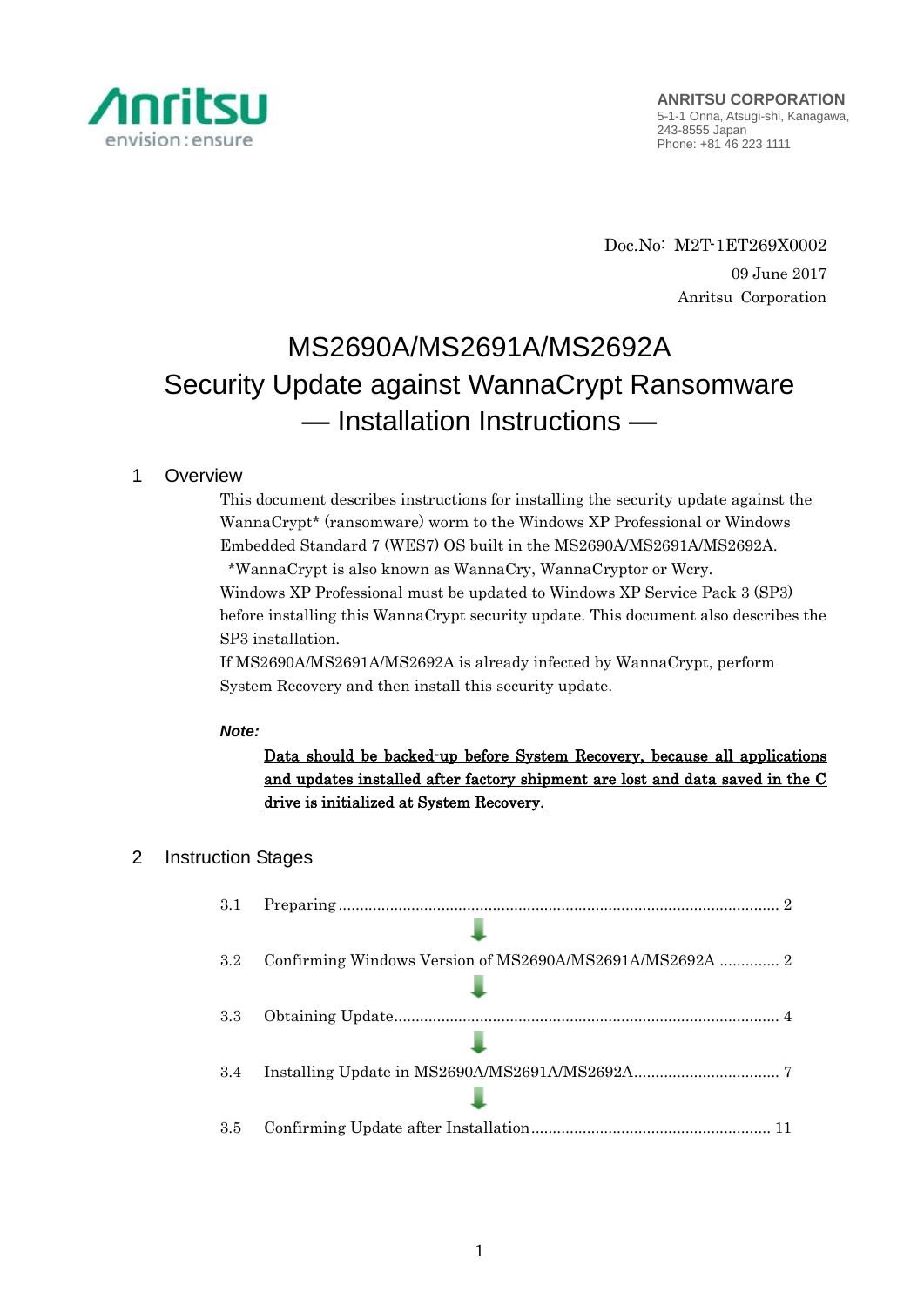# <span id="page-1-2"></span><span id="page-1-0"></span>3 Instructions

# 3.1 Preparing

- 1. Equipment needed for installation The following equipment is needed for installing the update.
	- •Internet-connected PC
	- USB flash memory that can be mounted on both MS2690A/MS2691A/MS2692A and PC desktops.

The USB flash memory must not have any security management function.

•Mouse and keyboard for operating MS2690A/MS2691A/MS2692A.

#### *Note:*

## Scan and confirm that the PC and USB flash memory are not infected by any malware.

2. Backing-up important files

We recommend creating a backup of important data\* to external storage such as USB flash memory to guard against data loss problems when installing the update.

\* Waveform data, analysis results and configuration files

## *Note:*

# Anritsu will not be held liable for loss of data on the storage device in MS2690A/MS2691A/MS2692A.

## <span id="page-1-1"></span>3.2 Confirming Windows Version of MS2690A/MS2691A/MS2692A

Confirm the build version of the Windows OS in the MS2690A/MS2691A/MS2692A.

- Windows XP Professional
- Windows Embedded Standard 7 (WES7) (64-bit)
- 1. Right-click "Computer" or "My Computer" from the Windows "Start" menu and click "Properties" from the displayed right-click-menu.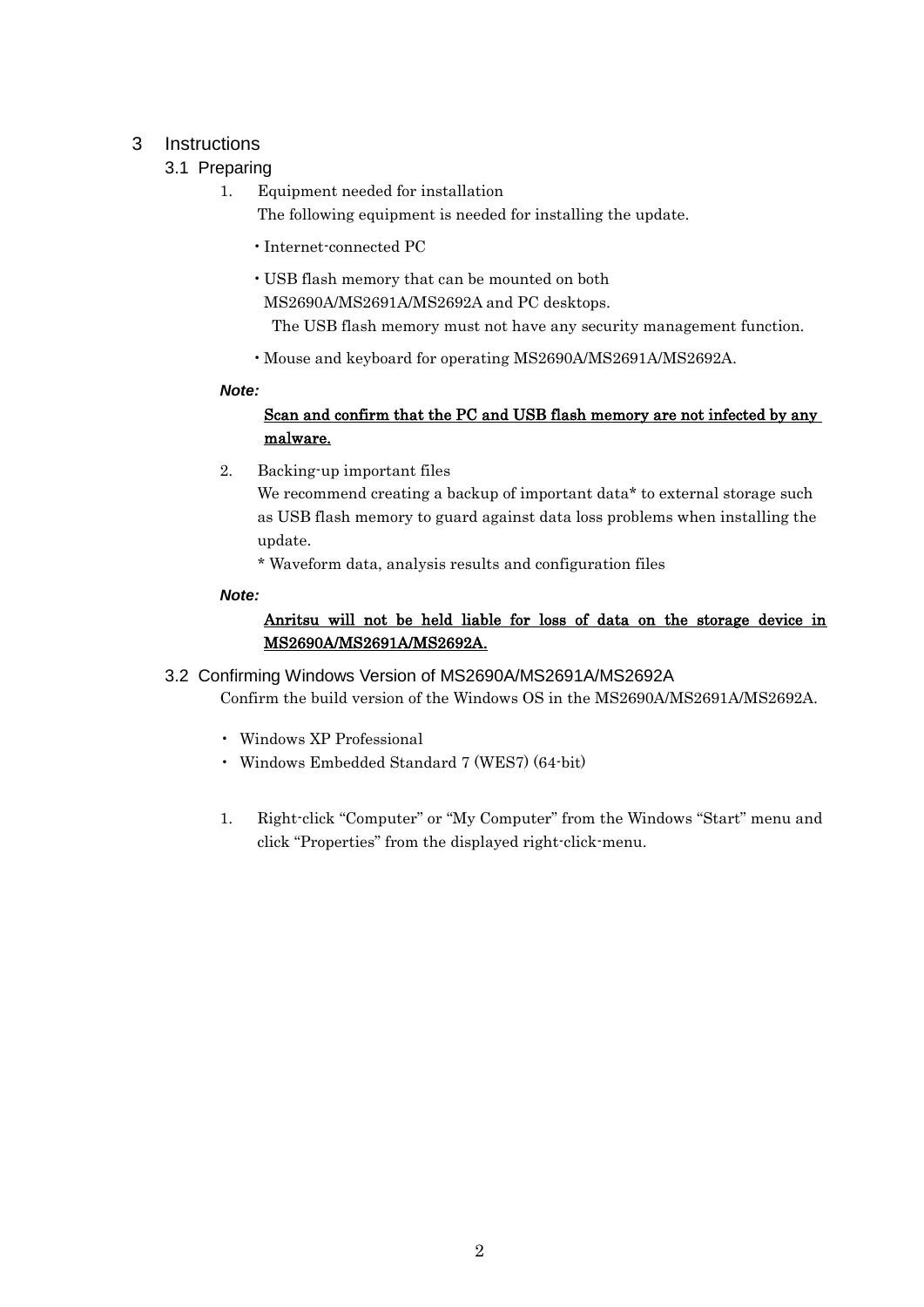2. Confirm the Windows version on the displayed System Properties window.

•Windows XP Professional

| <b>System Properties</b>                                           | 2x                                                                                                                                                    |  |  |  |  |  |  |
|--------------------------------------------------------------------|-------------------------------------------------------------------------------------------------------------------------------------------------------|--|--|--|--|--|--|
| System Restore<br>General<br>Computer Name                         | Automatic Updates<br><b>Remote</b><br>Hardware<br>Advanced                                                                                            |  |  |  |  |  |  |
| $\sim$                                                             | <b>System</b><br>Microsoft Windows XP<br>Professional<br>Version 2002<br>Service Pack 2<br><b>Registered to</b><br>ANRITSU<br>76487-0EM-0052581-33719 |  |  |  |  |  |  |
| Manufactured and supported by:                                     | Anritsu Corporation<br>Intel(R) Celeron(R) M                                                                                                          |  |  |  |  |  |  |
| 1.50GHz<br>processor<br><b>∧nritsu</b><br>1.50 GHz, 0.99 GB of RAM |                                                                                                                                                       |  |  |  |  |  |  |
| Support Information                                                |                                                                                                                                                       |  |  |  |  |  |  |
|                                                                    | OK<br>Cancel<br>Apply                                                                                                                                 |  |  |  |  |  |  |

•Windows Embedded Standard 7 (WES7) (64-bit)



8.00 GB (7.89 GB usable)

64-bit Operating System

No Pen or Touch Input is available for this Display

Installed memory (RAM):

System type:

Pen and Touch: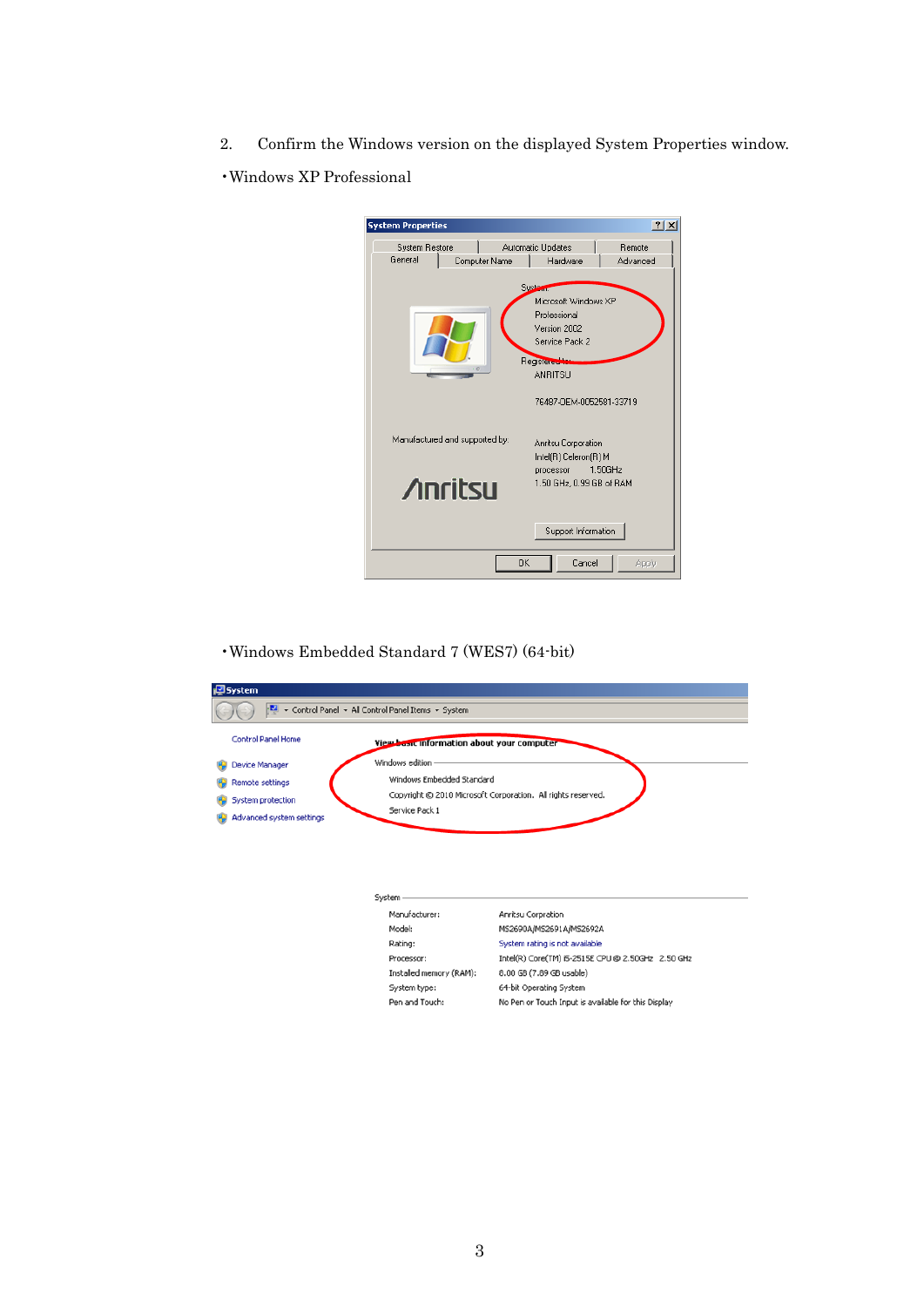#### <span id="page-3-0"></span>3.3 Obtaining Update

Download the correct update from Microsoft's homepage. Use an Internet-connected PC to download the update.

This section describes the PC operation for downloading.

#### *Note:*

## DO NOT connect the MS2690A/MS2691A/MS2692A directly to the Internet to download the update.

- If the MS2690A/MS2691A/MS2692A is running Windows XP Professional
- 1. Access the following page and download the Windows XP SP3 update.

<http://www.catalog.update.microsoft.com/Home.aspx>

Input KB936929 in the following box and click "Search".



2. At the displayed catalog page, click "Download".

| Microsoft Update Catalog<br>FAQ   help     |                   |                       |                     | KB936929 |             | Search                |
|--------------------------------------------|-------------------|-----------------------|---------------------|----------|-------------|-----------------------|
| Search results for "KB936929"              |                   |                       |                     |          |             |                       |
| Updates: $1 - 1$ of $1$ (page $1$ of $1$ ) |                   |                       |                     |          |             | < Previous   Next < > |
| Title                                      | <b>Products</b>   | <b>Classification</b> | <b>Last Updated</b> | Version  | <b>Size</b> |                       |
| Windows XP Service Pack 3 (KB936929)       | <b>Windows XP</b> | <b>Service Packs</b>  | 5/19/2009           | n/a      | 316.4 MB    | Download              |

3. At the displayed download screen, click the file under English and save it to the PC.

Copy the file to USB flash memory.

| Download                                                                               |
|----------------------------------------------------------------------------------------|
| <b>Download Updates</b>                                                                |
| <b>Windows XP Service Pack 3 (KB936929)</b>                                            |
| English<br>windowsxp-kb936929-sp3-x86-enu_c81472f7eeea2eca421e116cd4c03e2300ebfde4.exe |
| Swedish<br>windowsxp-kb936929-sp3-x86-sve 13c5ecca22e12224934a1faa1190ee34db3995ae.exe |
| Korean<br>windowsxp-kb936929-sp3-x86-kor_8ca7e862bfc2742ad9c4c58df0b0cd5ad4b700ae.exe  |
| <b>Italian</b>                                                                         |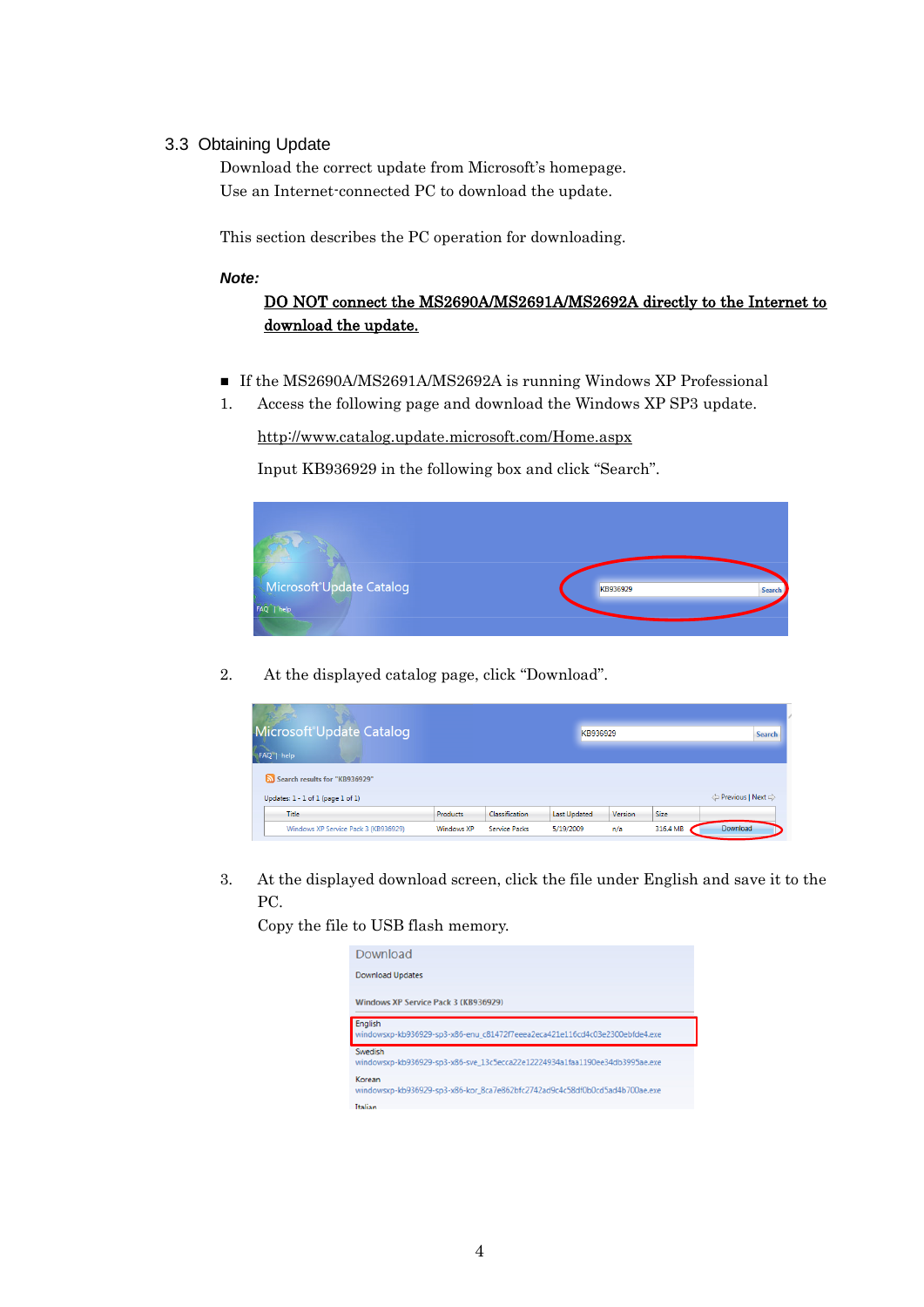4. Access the following page and download the Windows XP update against WannaCrypt.

<http://www.catalog.update.microsoft.com/Home.aspx>

Input KB4012598 in the following box and click "Search".



5. At the displayed catalog page, click "Download" for "Security Update for Windows XP SP3 (KB4012598) Windows XP".

| Microsoft Update Catalog<br>FAQ   help                                        |                                                              |                            | KB4012598           |         |               | × Search            |
|-------------------------------------------------------------------------------|--------------------------------------------------------------|----------------------------|---------------------|---------|---------------|---------------------|
| Search results for "KB4012598"                                                |                                                              |                            |                     |         |               |                     |
| Updates: 1 - 13 of 13 (page 1 of 1)                                           |                                                              |                            |                     |         |               | ← Previous   Next → |
| Title                                                                         | Products                                                     | <b>Classification</b>      | <b>Last Updated</b> | Version | <b>Size</b>   |                     |
| Security Update for Windows 8 (KB4012598)                                     | Windows 8                                                    | Security Updates 5/13/2017 |                     | n/a     | 872 KB        | Download            |
| Security Update for Windows XP SP3 (KB4012598)                                | Windows XP                                                   | Security Updates 5/13/2017 |                     | n/a     | 665 KB        | Download            |
| Security Update for Windows Vista (KB4012598)                                 | <b>Windows Vista</b>                                         | Security Updates 3/12/2017 |                     | n/a     | 1.2 MB        | Download            |
| Security Update for Windows Server 2008 (KB4012598)                           | Windows Server 2008                                          | Security Updates 3/12/2017 |                     | n/a     | 1.2 MB        | <b>Download</b>     |
| Security Update for Windows Server 2003 for x64-based Systems (KB4012598)     | Windows Server 2003. Windows Server 2003. Datacenter Edition | Security Updates 5/13/2017 |                     | n/a     | 951 KB        | <b>Download</b>     |
| Security Update for Windows 8 for x64-based Systems (KB4012598)               | Windows 8                                                    | Security Updates 5/13/2017 |                     | n/a     | <b>984 KB</b> | Download            |
| Security Update for Windows XP SP3 for XPe (KB4012598)                        | Windows XP Embedded                                          | Security Updates 5/13/2017 |                     | n/a     | <b>665 KB</b> | Download            |
| Security Update for Windows Server 2003 (KB4012598)                           | Windows Server 2003. Windows Server 2003. Datacenter Edition | Security Updates 5/13/2017 |                     | n/a     | <b>682 KB</b> | Download            |
| Security Update for Windows XP SP2 for x64-based Systems (KB4012598)          | Windows XP x64 Edition                                       | Security Updates 5/13/2017 |                     | n/a     | 951 KB        | Download            |
| Security Update for Windows Vista for x64-based Systems (KB4012598)           | <b>Windows Vista</b>                                         | Security Updates 3/12/2017 |                     | n/a     | 1.3 MB        | <b>Download</b>     |
| Security Update for Windows Server 2008 for Itanium-based Systems (KB4012598) | Windows Server 2008                                          | Security Updates 3/12/2017 |                     | n/a     | 1.2 MB        | Download            |
| Security Update for Windows Server 2008 for x64-based Systems (KB4012598)     | Windows Server 2008                                          | Security Updates 3/12/2017 |                     | n/a     | 1.3 MB        | <b>Download</b>     |
| Security Update for WES09 and POSReady 2009 (KB4012598)                       | Windows XP Embedded                                          | Security Updates 3/12/2017 |                     | n/a     | <b>665 KB</b> | <b>Download</b>     |

6. At the displayed download screen, click the file under English and save it to the PC.

Copy the file to USB flash memory.

| Download                |                                                                                 |
|-------------------------|---------------------------------------------------------------------------------|
| <b>Download Updates</b> |                                                                                 |
|                         | Security Update for Windows XP SP3 (KB4012598)                                  |
| English                 | windowsxp-kb4012598-x86-custom-enu_eceb7d5023bbb23c0dc633e46b9c2f14fa6ee9dd.exe |
| French                  | windowsxp-kb4012598-x86-custom-fra eb47689656c58ab374521babb9bdca07304d87f5.exe |
| Russian                 | windowsxp-kb4012598-x86-custom-rus 84397f9eeea668b975c0c2cf9aaf0e2312f50077.exe |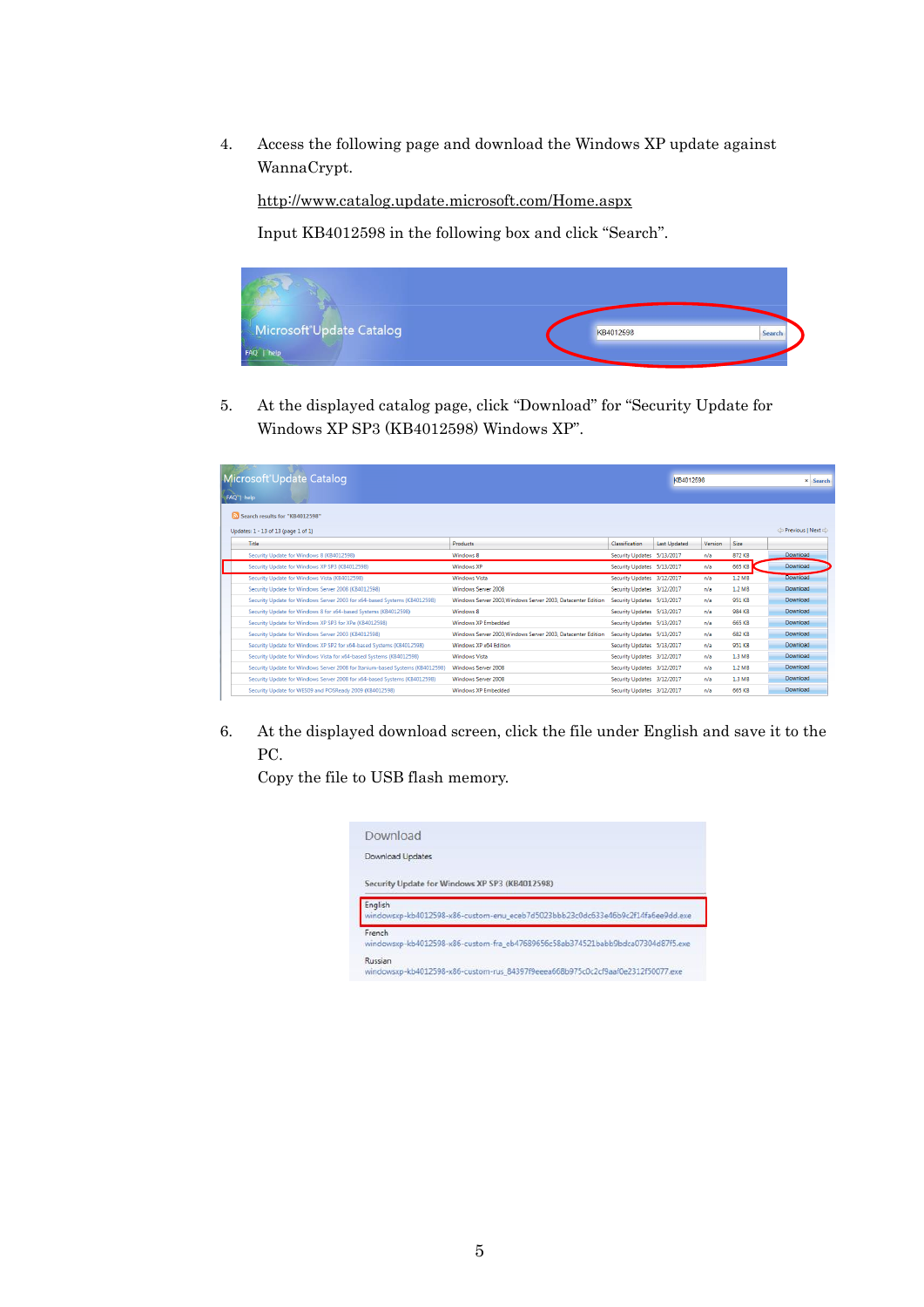- If the MS2690A/MS2691A/MS2692A is running Windows Embedded Standard 7 (WES7) (64-bit)
- 1. Access the following page and download the update for WES7 against WannaCrypt.

<http://www.catalog.update.microsoft.com/Home.aspx>

Input KB4012212 in the following box and click "Search".



2. At the displayed catalog page, click "Download" for "March, 2017 Security Only Quality Update for Windows Embedded Standard 7 for x64-based Systems (KB4012212) Windows Embedded Standard 7".

| Microsoft Update Catalog<br>FAQ <sup>-</sup>   help                                                        |                                    |                            | KB4012212           |         |         | <b>× Search</b> |
|------------------------------------------------------------------------------------------------------------|------------------------------------|----------------------------|---------------------|---------|---------|-----------------|
| Search results for "KB4012212"                                                                             |                                    |                            |                     |         |         |                 |
| Updates: $1 - 6$ of 6 (page $1$ of $1$ )                                                                   |                                    |                            |                     |         |         | Previous   Next |
| Title                                                                                                      | Products                           | Classification             | <b>Last Updated</b> | Version | Size    |                 |
| March, 2017 Security Only Quality Update for Windows 7 for x64-based Systems (KB4012212)                   | Windows <sub>7</sub>               | <b>Security Updates</b>    | 3/28/2017           | n/a     | 33.2 MB | Download        |
| March, 2017 Security Only Ouality Update for Windows 7 (KB4012212)                                         | Windows <sub>7</sub>               | <b>Security Updates</b>    | 3/28/2017           | n/a     | 18.8 MB | Download        |
| March, 2017 Security Only Quality Update for Windows Embedded Standard 7 (KB4012212)                       | Windows Embedded Standard 7        | Security Updates 3/28/2017 |                     | n/a     | 18.8 MB | <b>Download</b> |
| March, 2017 Security Only Quality Update for Windows Embedded Standard 7 for x64-based Systems (KB4012212) | <b>Windows Embedded Standard 7</b> | <b>Security Updates</b>    | 3/28/2017           | n/a     | 33.2 MB | Download        |
| March, 2017 Security Only Ouality Update for Windows Server 2008 R2 for x64-based Systems (KB4012212)      | Windows Server 2008 R2             | <b>Security Updates</b>    | 3/28/2017           | n/a     | 33.2 MB | Download        |
| March, 2017 Security Only Quality Update for Windows Server 2008 R2 for Itanium-based Systems (KB4012212)  | Windows Server 2008 R2             | <b>Security Updates</b>    | 3/28/2017           | n/a     | 34.5 MB | Download        |

3. At the Download screen, click the file name and save the file to the PC. Copy the file to USB flash memory.

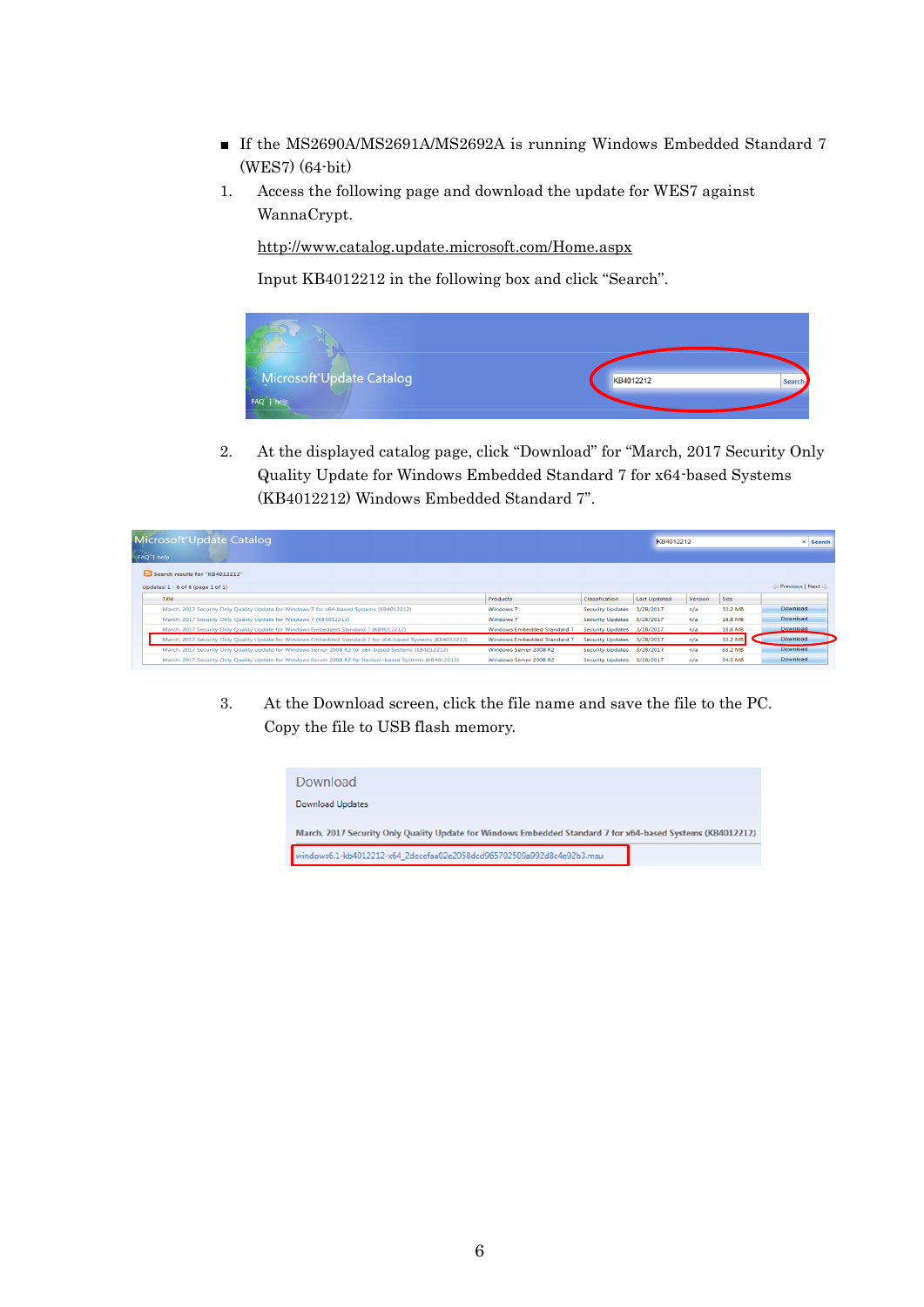## <span id="page-6-0"></span>3.4 Installing Update in MS2690A/MS2691A/MS2692A

Quit all applications installed in the MS2690A/MS2691A/MS2692A by the customer.

■ If the MS2690A/MS2691A/MS2692A is running Windows XP Professional Before installing the update, Windows XP Service Pack 3 (SP3) must be installed. This takes 30 minutes.

#### *Note:*

# At least 2 GB of free space is required to install SP3 in the hard drive of the MS2690A/MS2691A/MS2692A. The available free space can be confirmed as follows. Double-click "My Computer", right-click the C drive and select "Properties".

- 1. Copy the two update files downloaded as described in section [3.3](#page-3-0) "[Obtaining](#page-3-0)  [Update](#page-3-0)" to USB flash memory and then plug this memory into the MS2690A/MS2691A/MS2692A USB port.
- 2. Copy the two files to the desktop of MS2690A/MS2691A/MS2692A. After copying, unmount the USB flash memory from the desktop.

#### *Note:*

# Unmount the USB flash memory by clicking the USB Eject icon on the taskbar at the bottom right of the screen and then remove the USB flash memory from the USB port.

3. Install the SP3 update.

Double-click the copied windowsxp-kb936929-sp3-x86-enu\_c81472f7eeea2eca421e116cd4c03e2300ebfd e4.exe file.

The SP3 update program will launch. Follow the displayed instructions to continue the SP3 installation.

#### *Note:*

The SP3 Installation Wizard cannot be cancelled when installing SP3. DO NOT shut down or reboot theMS2690A/MS2691A/MS2692A during the SP3 installation.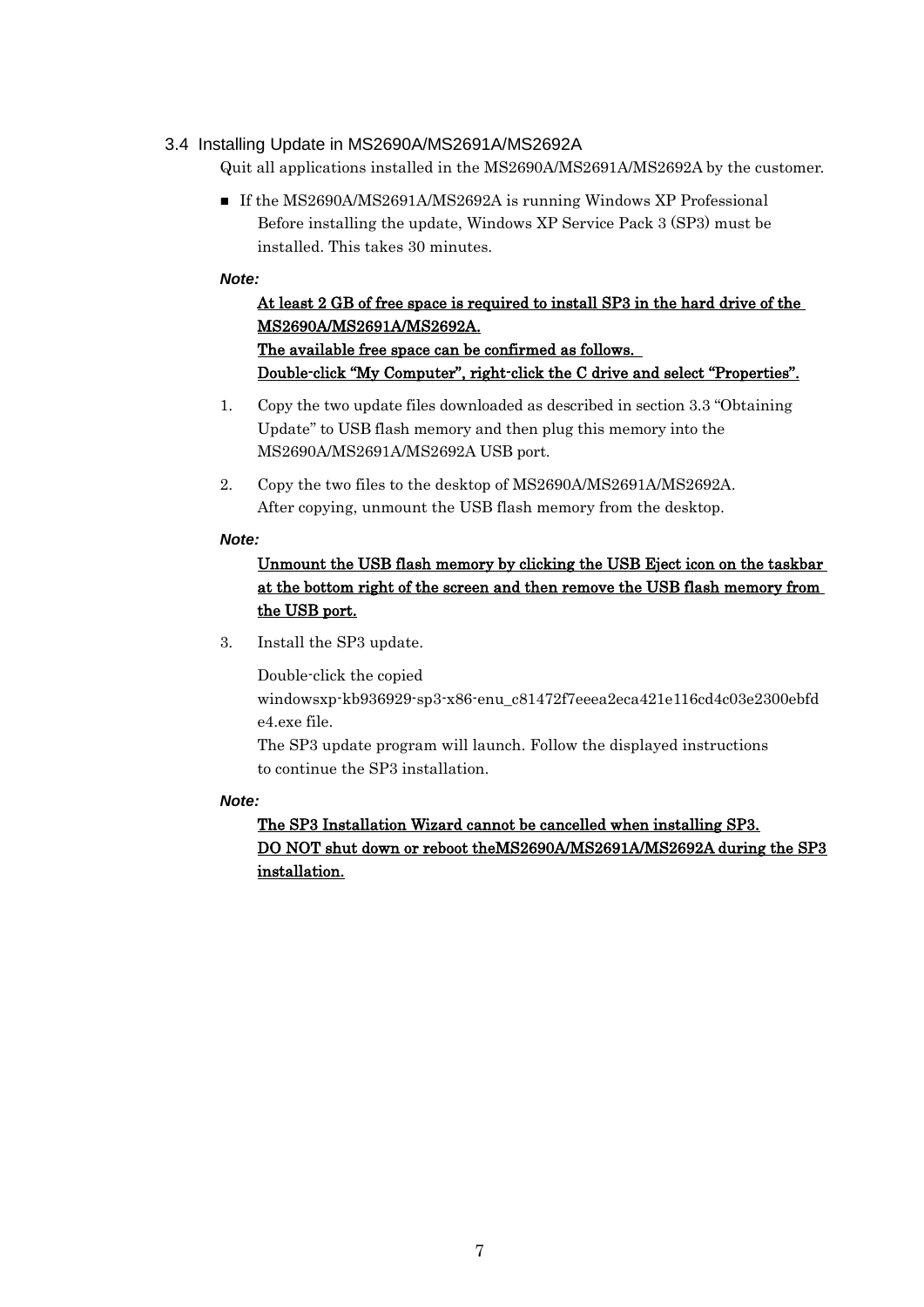4. After installation completes, restart Windows but DO NOT restart following the installer's instruction. Check "Do not restart now" and click "Finish". Power-down the MS2690A/MS2691A/MS2692A using the power button and then reboot.

| <b>Software Update Installation Wizard</b>                         |                                                                                                                                                                                                                                                                                        |  |  |  |  |
|--------------------------------------------------------------------|----------------------------------------------------------------------------------------------------------------------------------------------------------------------------------------------------------------------------------------------------------------------------------------|--|--|--|--|
| Completing the Windows XP<br>Service Pack 3 Installation<br>Wizard |                                                                                                                                                                                                                                                                                        |  |  |  |  |
|                                                                    | You have successfully completed the Service Pack 3<br>Setup Wizard.<br>To apply the changes, the wizard has to restart<br>Windows. To restart Windows automatically, click<br>Finish. If you want to restart later, select the Do not<br>restart now check box, and then click Finish. |  |  |  |  |
|                                                                    | Do not re<br>Finish<br>Help<br>Cancel<br><bac< th=""></bac<>                                                                                                                                                                                                                           |  |  |  |  |

5. If the following screen is displayed, select "Not right now".



#### *Note:*

If "Help protect my PC by turning on Automatic Updates now" is selected, automatic Windows Update is enabled and other updates may be installed automatically.

Anritsu does not warrant operations of MS2690A/MS2691A/MS2692A if "Help protect my PC by turning on Automatic Updates now" is selected.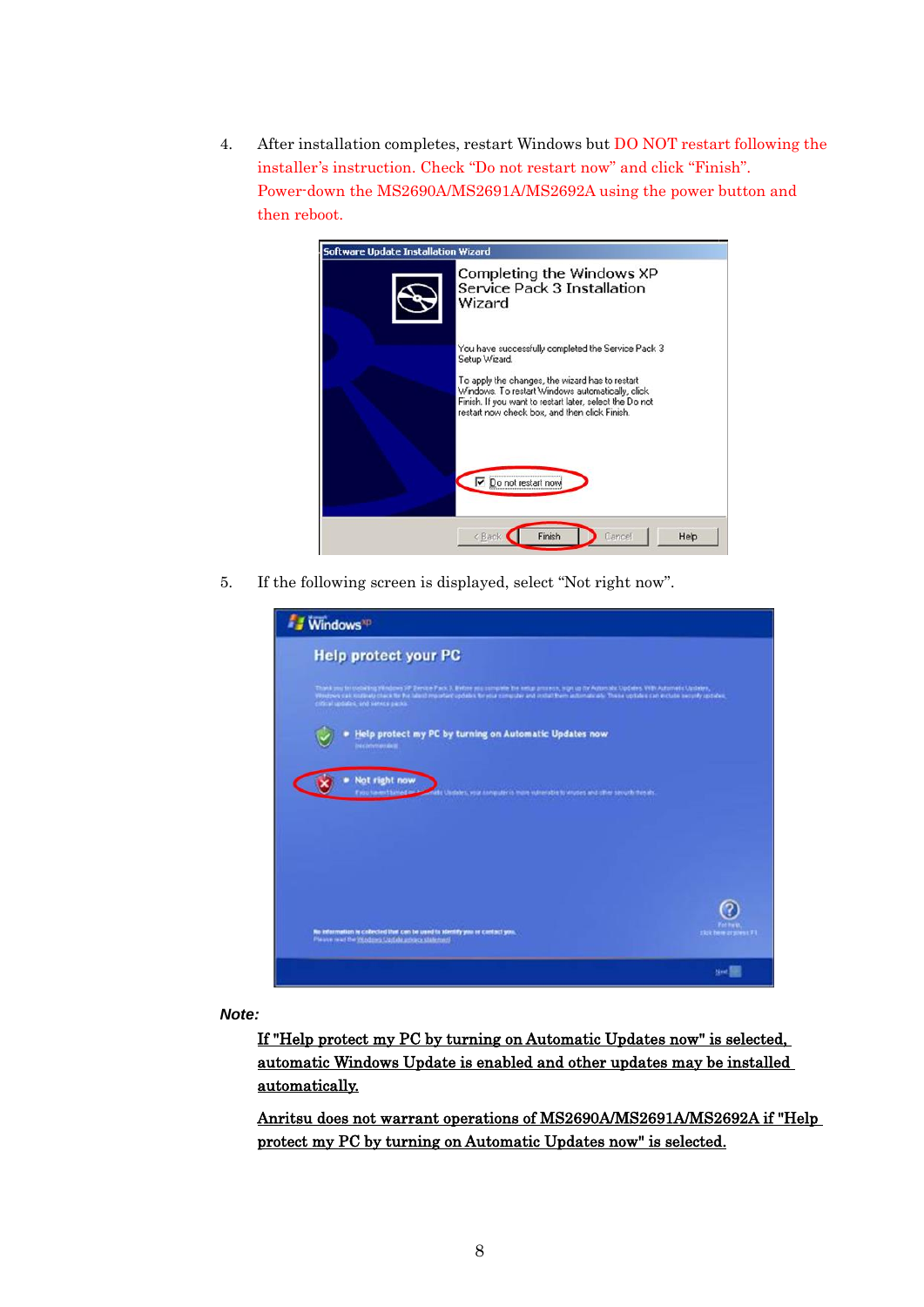6. Install the Update KB4012598.

Double-click the copied

windowsxp-kb4012598-x86-custom-enu\_eceb7d5023bbb23c0dc633e46b9c2f14fa 6ee9dd.exe file.

The update program will launch. Follow the displayed instructions to continue installation.

7. After installation completes, restart Windows but DO NOT restart following the installer's instruction. Check "Do not restart now" and click "Finish". Power-down the MS2690A/MS2691A/MS2692A using the power button and then reboot.

| <b>Software Update Installation Wizard</b>                                                 |                                                                                                                                                                                                                 |  |  |  |  |  |
|--------------------------------------------------------------------------------------------|-----------------------------------------------------------------------------------------------------------------------------------------------------------------------------------------------------------------|--|--|--|--|--|
| Completing the Security Update<br>for Windows XP (KB4012598)<br><b>Installation Wizard</b> |                                                                                                                                                                                                                 |  |  |  |  |  |
|                                                                                            | You have successfully completed the KB4012598<br>Setup Wizard.                                                                                                                                                  |  |  |  |  |  |
|                                                                                            | To apply the changes, the wizard has to restart<br>Windows. To restart Windows automatically, click<br>Finish. If you want to restart later, select the Do not<br>restart now check box, and then click Finish. |  |  |  |  |  |
|                                                                                            | Do not restart now                                                                                                                                                                                              |  |  |  |  |  |
|                                                                                            | Finish<br>< Bac<br>Cancel                                                                                                                                                                                       |  |  |  |  |  |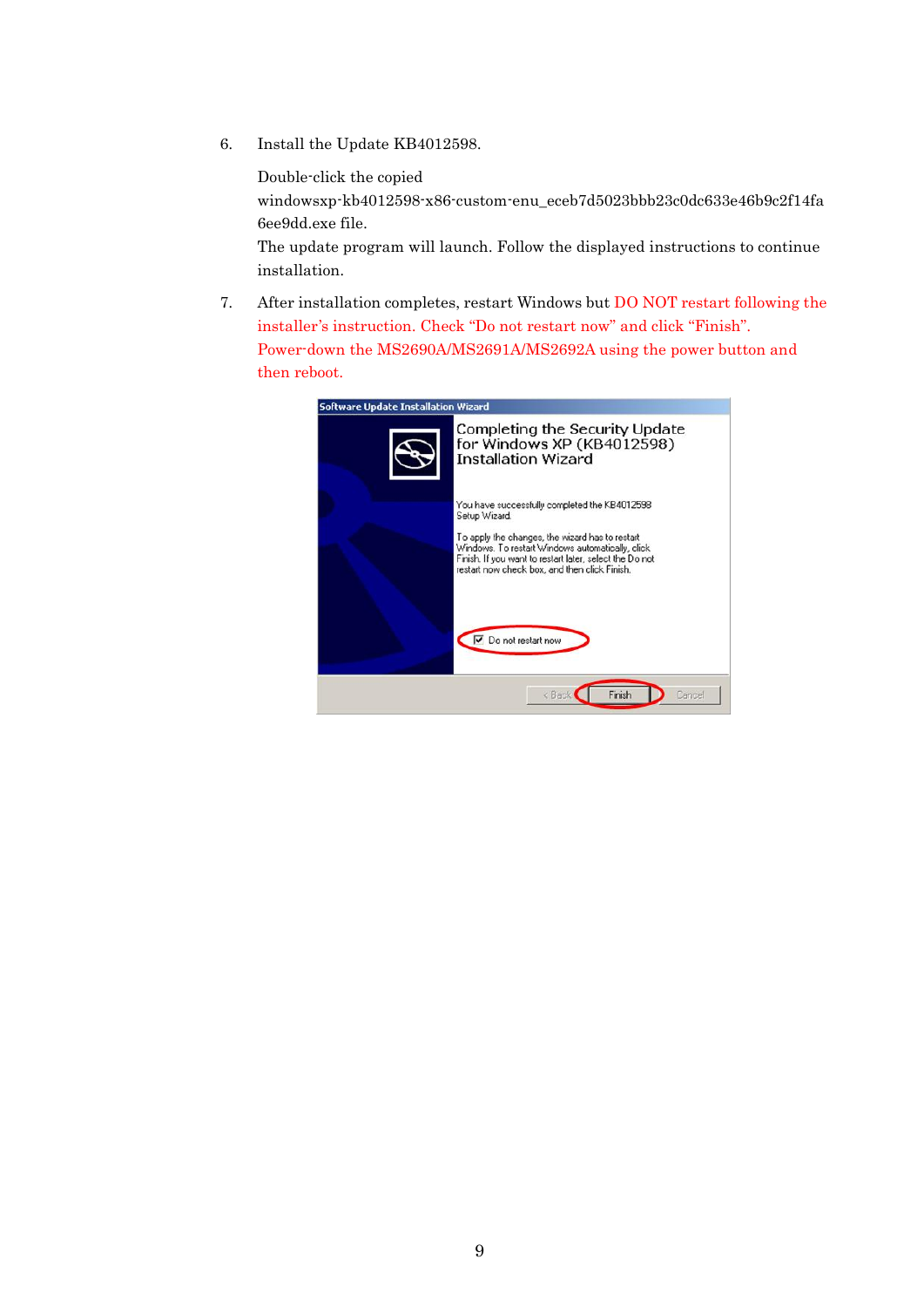- If the MS2690A/MS2691A/MS2692A is running Windows Embedded Standard 7 (WES7) (64-bit)
- 1. Copy the update downloaded as described section [3.3](#page-3-0) "[Obtaining Update](#page-3-0)" to USB flash memory and then plug this memory into the MS2690A/MS2691A/MS2692A USB port.
- 2. Copy the file to the desktop of MS2690A/MS2691A/MS2692A.

After copying, unmount the USB flash memory from the desktop.

#### *Note:*

# Unmount the USB flash memory by clicking the USB Eject icon on the taskbar at the bottom right of the screen and then remove the USB flash memory from the USB port.

3. Install the update.

Double-click the copied file. The update program will launch. Follow the displayed instructions to continue installation.

4. After the installation, restart Windows but DO NOT restart following the installer's instruction. Click "Close". Power down the MS2690A/MS2691A/MS2692A using the power button and then reboot.

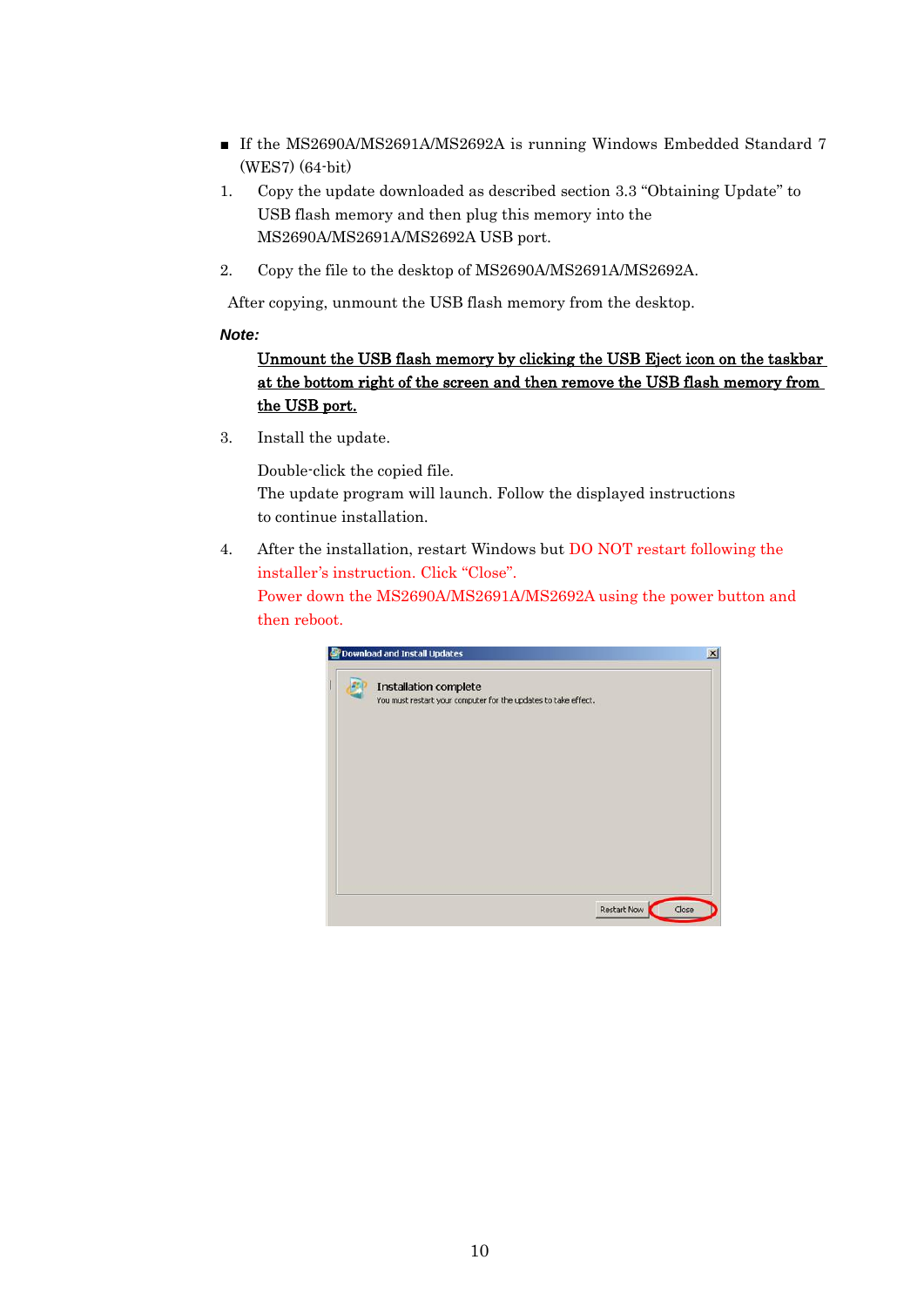### <span id="page-10-0"></span>3.5 Confirming Update after Installation

■ If the MS2690A/MS2691A/MS2692A is running Windows XP Professional Confirm the installation of Windows XP SP3 and the update.

- 1. Click "Start" and select "Control Panel".
- 2. Select "Add or Remove Programs".
- 3. Check "Show Updates" at the top and confirm the presence of "Windows XP Service Pack 3" and "Security Update for Windows XP (KB4012598)" as follows.

| Currently installed programs and updates:                    | Sort by: Name<br>$\nabla$ Show updates |                  |
|--------------------------------------------------------------|----------------------------------------|------------------|
| <b>IN WF</b>                                                 | Installed On                           | $6/2/2014$ $-$   |
| WPF_1                                                        | Installed On                           | 6/2/2014         |
| <b>N</b> WCF                                                 | Installed On                           | 6/2/2014         |
| WPF2_32                                                      | Installed On                           | 6/2/2014         |
| Microsoft .NET Framework 3.5 SP1                             | Size                                   | 61.45MB          |
| Hotfix for Microsoft .NET Framework 3.5 SP1 (KB953595)       |                                        |                  |
| Hotfix for Microsoft .NET Framework 3.5 SP1 (KB958484)       |                                        |                  |
| Microsoft Visual C++ 2008 Redistributable - x86 9.0.30729.17 | Size                                   | 10.28MB          |
| Microsoft Visual C++ 2010 x86 Redistributable - 10.0.30319   | Size                                   | 11.04MB          |
| MSXML 4.0 SP3 Parser                                         | Size                                   | 2.79MB           |
| MSXML 6.0 Parser (KB933579)                                  | Size                                   | 1.31MB           |
| Signal Analyzer Software Bootloader Package                  |                                        | Size 17,735.00MB |
| Signal Analyzer Software Package                             |                                        |                  |
| SoundMAX                                                     | Size                                   | 0.89MB           |
| Windows XP - Software Updates                                |                                        |                  |
| Windows Imaging Component                                    | Installed On                           | 10/3/2013        |
| Hotfix for Windows XP (KB954550-v5)                          | Installed On                           | 4/8/2014         |
| Security Update for Windows XP (KB4012598)                   | Installed On                           | 5/17/2017        |

4. Delete the update files.

When the installation is confirmed, the copied files are not needed. Delete them from the desktop.